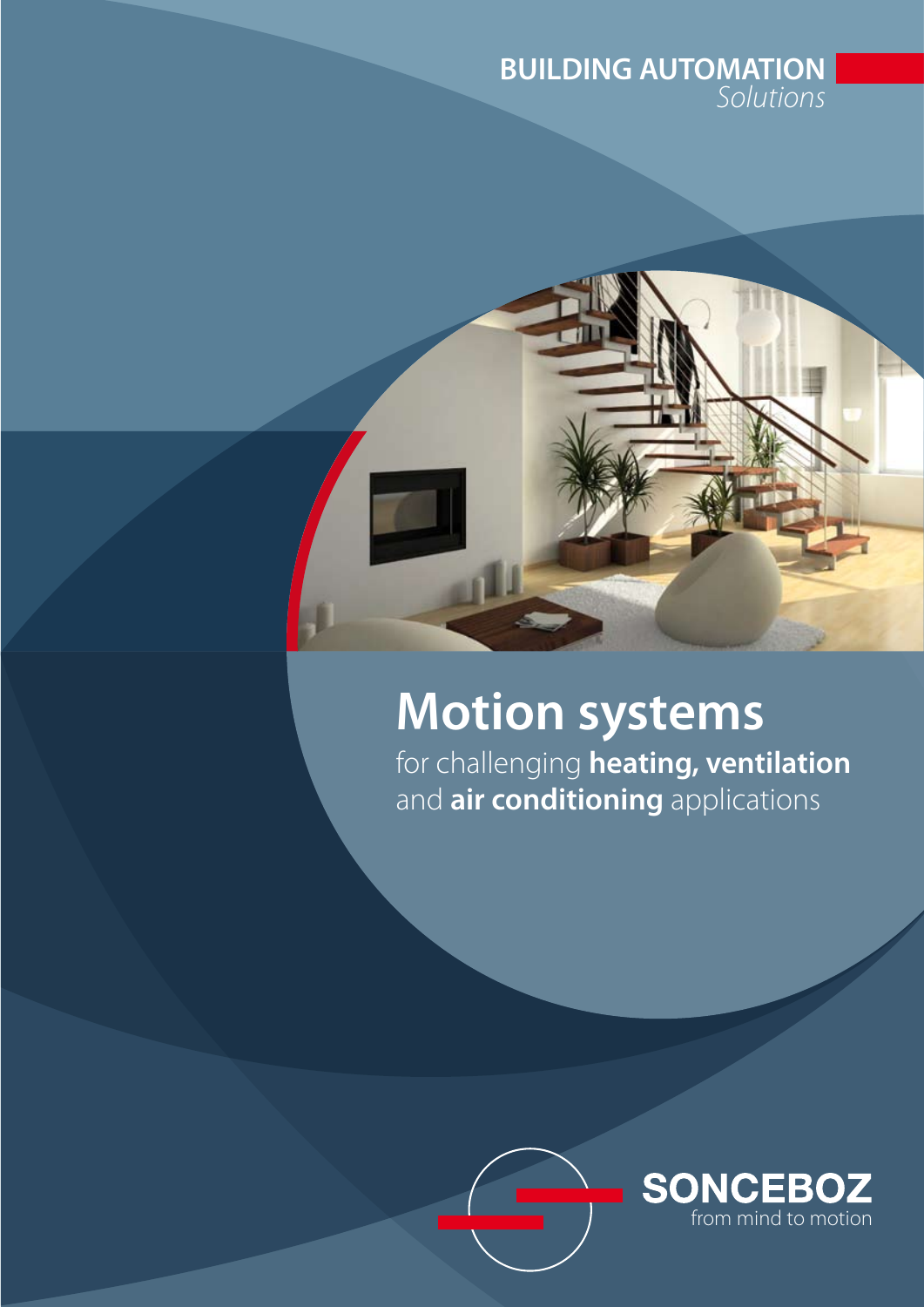## Challenges in **HVAC**

The major challenge in the HVAC industry is to develop sustainable systems to improve energy efficiency and comfort for end users, while being environmentally-friendly. The main challenges lie in finding ways to:

- reduce energy consumption and CO<sub>2</sub> output of HVAC units
- implement optimum control, multifunctional use and modulation range
- decrease need for maintenance by requiring long-lasting electric actuators
- provide state-of-the-art and cost-effective solutions for greater comfort

The small size and robust design of Sonceboz solutions make them suitable for use in any appliance requiring regulation, low energy consumption and enhanced quality. They act either as integrated components, or as standalone subassemblies. They can, for instance, be used in the flow regulation of residential heating elements or directly plugged into the water tap body instead of traditional mixing valves.





### • Hydronic applications

Used for flow control in heating circuits, the stepper motors improve appliance efficiency by changing the temperature delta on the heat exchanger in combination with power modulation. This makes it possible, for example, to use condensing appliances in high temperature heating circuits. Due to their shape, force and stroke, our motion systems can be used to regulate water flow in heating applications and to improve the regulation of sanitary hot water.

#### Gas applications

Accurate movement of linear actuators leads to optimum regulation of gas flow and better combustion control. This allows OEM's to design and build high-tech boilers that can self-adapt in a closed regulation loop, based on the gaz properties. In typical applications such as gas valves, safe and reliable actuation is required to prevent malfunction.

#### Air ventilation and regulation's applications

Ventilation is used to improve air quality in closed rooms. Sonceboz stepper motors control the volumetric flow inside the outlet vent in order to get a specific and steady quantity of fresh air. Sonceboz actuators operate smoothly with very little noise. The use of direct drive actuators helps reduce the maintenance needs of ventilation systems (e.g. dampers, fans or flaps).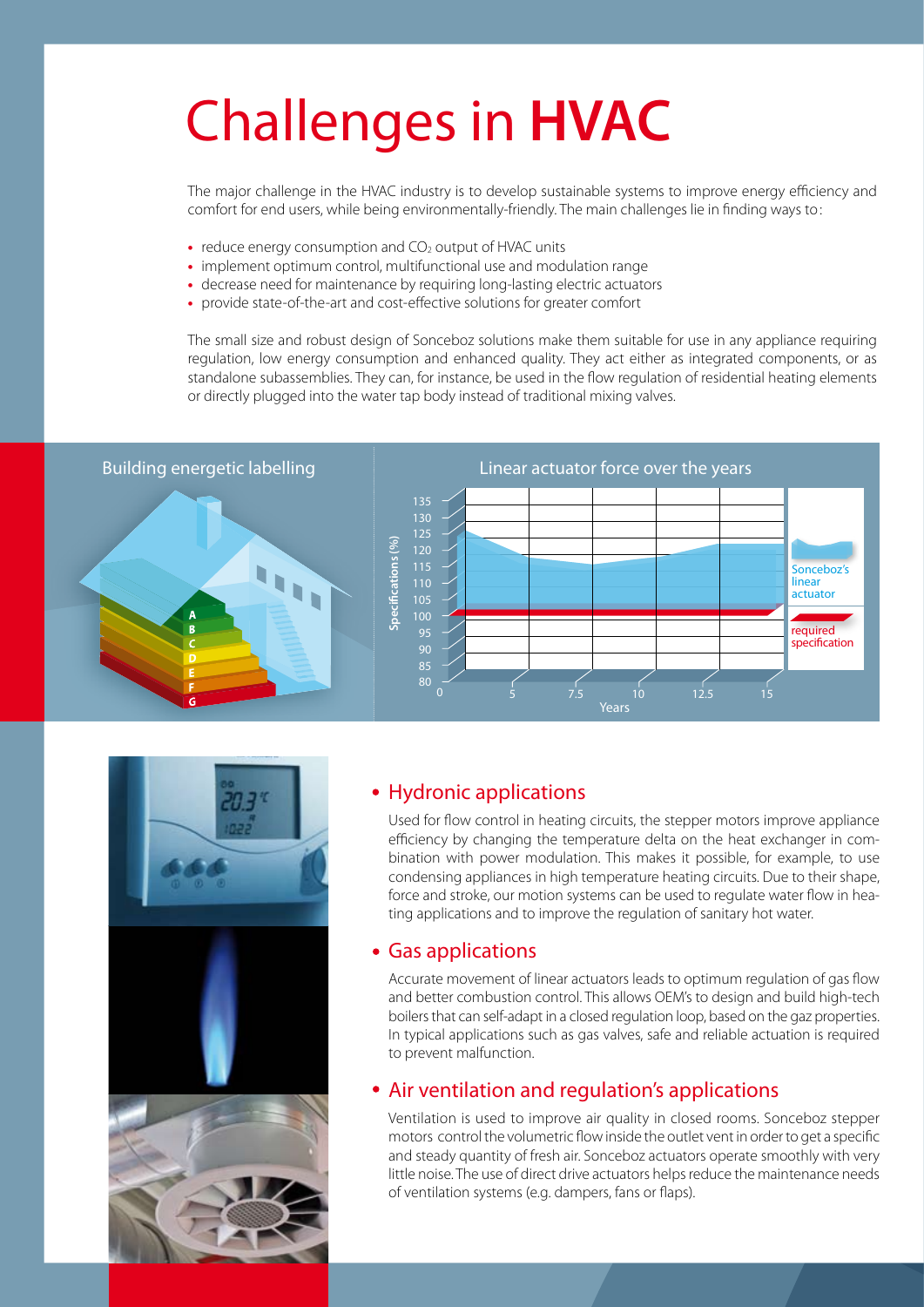# Our **solutions**

The advanced mechatronic systems expertise allow us to gather an indepth understanding of customer expectations. Our outstanding track record and successful performance emphasized by the competency and flexibility of our engineering team leads to a win-win partnership with our customers.

Our experience in design and high-volume manufacturing allow us to offer high-end, cost-effective components. The Sonceboz product portfolio is based on reliable electric stepper motor technology. Our compact linear actuators feature different controls and resolution cases as well as a spring return if required. With or without integrated electronics, our range of hybrid and brushless DC motors provides torque at low speed for applications requiring positioning and accuracy.

The main advantage of the Sonceboz complete mechatronic motion systems is its all-in-one unit functionality and modular design. The systems easily integrate mechanical components with electronics and logics. Using a standalone component in a system results in a lower total cost of ownership for the complete HVAC device.

In-depth R&D and test phases are conducted to provide rugged and compact systems that guarantee customer satisfaction. The endurance of these systems permits them to operate in all critical conditions, both in internal and external appliances.



### Our core expertise proved in multiple HVAC applications:



# Your **benefits** *Correct energy use for any situation thanks*

- *to modulation*
- *Environmentally-friendly and extremely accurate*
- *Compact design for innovative solutions and optimum comfort*
- *Low maintenance costs due to long service life of the product*
- *Multitude of operating conditions, due to its extremely high reliability*